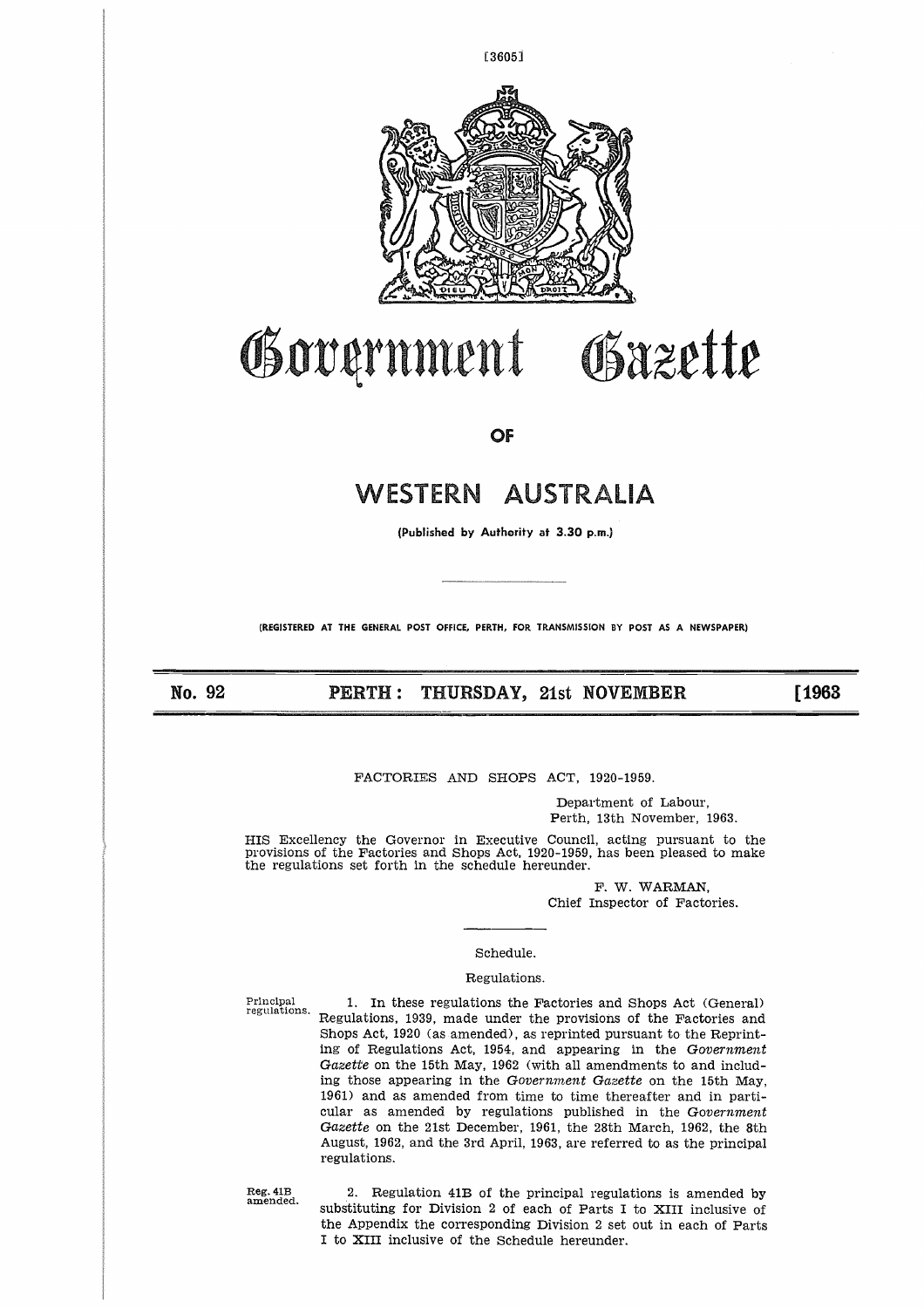## Schedule.

Division 2 of Part I.

Shops in Zone No. 1.

Description of Shops in Zone No. 1—Inclusive Dates during which Shop is required to be Kept Open during Rostered Extraordinary Trading Period for Extraordinary Trading Times.

Duncan's Service Station, 14'7 Adelaide Terace, Perth-25th November, 1963,

to 2nd December, 1963. Martino Bros., corner James and Fitzgerald Streets, West Perth-25th Novem-

ber, 1963, to 2nd December, 1963. Wellington Square Service Station, corner Wellington and Hill Streets, Perth —2nd December, 1963, to 9th December, 1963. Mint Auto Port, 311 Hay Street, Perth-9th December, 1963, to 16th December,

1963. Geo. Podmore's Ampol Servicentre, corner Beaufort, and Aberdeen Streets, Perth-16th December, 1963, to 23rd December, 1963. Rube Merrall's Caltex Service Station, corner Hay and Outram Streets, West

Perth-23rd December, 1963, to 30th December, 1963. Swan Service Station, 14 St. George's Terrace, Perth-23rd December, 1963, to

30th December, 1963. Beaurepaire Tyre Service Pty. Ltd., 108 Stirling Street, Perth-30th December,

1963, to 6th January, 1964. V. L. & E. M. Clifford, 606 Murray Street, Perth-30th December, 1963, to 6th January, 1964. Queens Gardens Ampol Servicentre, 173 Hay Street, East Perth-6th January,

1964, to 13th January, 1964. Rob Walter's Ampol Service Station, corner Loftus and Stone Streets, West Perth-13th January, 1964, to 20th January, 1964.

B.P. East End Service Station, Lots E23-24 Hay Street, East Perth-20th Janu-ary, 1964, to 27th January, 1964. Elder Smith & Co. Limited (Service Station), corner William Street and Es-

planade, Perth—27th January, 1964, to 3rd February, 1964.<br>Hutchinson's Mobilgas Service Station, Lot 7 Sutherland Street, Perth—3rd<br>February, 1964, to 10th February, 1964.<br>Haton's Ampol Service Station, 197 Adelaide Terrac

February, 1964. Metropolitan Market Garage, corner Market Place and Dyer Street, West Perth 24th February, 1964, to 2nd March, 1964. Boans Service Station, corner Royal and Bennett Streets, Perth-2nd March,

1964, to 9th March, 1964. Mounts Bay Service Station, 144 Mounts Bay Road, Perth-9th March, 1964, to 16th March, 1964.

## Division 2 of Part II.

Shops in Zone No. 2.

Description of Shops in Zone No. 2—Inclusive Dates during which shop is required to be Kept Open during Rostered Extraordinary Trading Period for Extraordinary Trading Times.

B.P. Beechboro, 102 Beechboro Road, Bayswater—25th November, 1963, to 1st<br>December, 1963.<br>Golden Fleece Service Station, corner Walcott Street and Guildford Road, Mount<br>Lawley—25th November, 1963, to 1st December, 1963.<br>Mt

Rosemount Garage, 45 Angove Street, North Perth-2nd December, 1963, to 8th

December, 1963.<br>Shell Service Mt. Yokine, corner Flinders and Swan Streets, Mount Yokine—<br>9th December, 1963, to 15th December, 1963.<br>Mobil Service Centre, corner Beaufort and Vincent Streets, Mount Lawley—9th<br>December, 19

—16th December, 1963, to 22nd December, 1963. Weavers Garage, 131 Railway Parade, Mount Lawley-16th December, 1963, to 22nd December, 1963.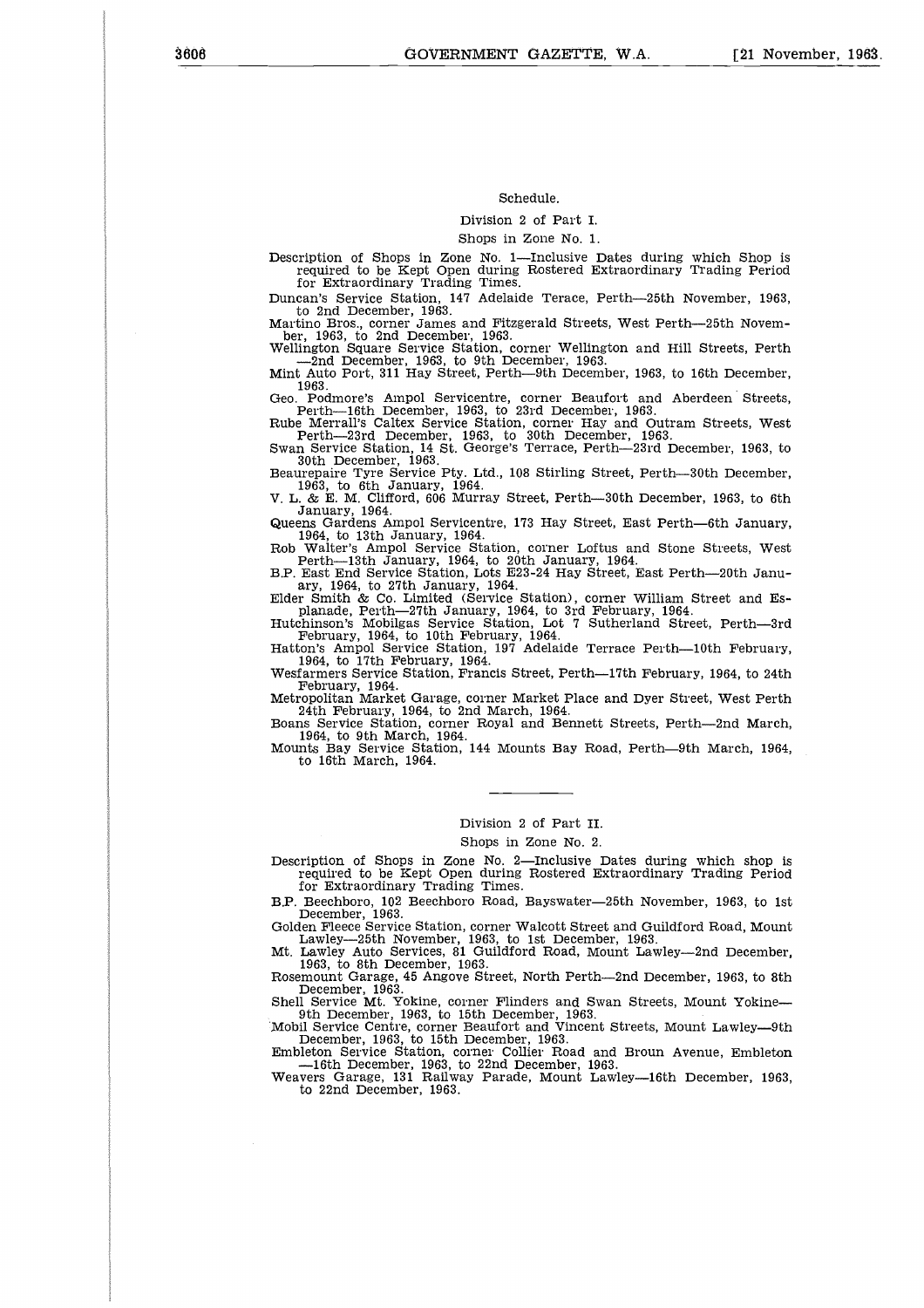ka p

Maylands Service Station, 233 Guildford Road, Maylands-23rd December, 1963, to 29th December, 1963.

Tuart Hill Motors, corner Royal Street and Wanneroo Road, Tuart Hill-23rd December, 1963, to 29th December, 1963. Boans Morley Service Station, Walter Road, Morley Park-23rd December, 1963,

to 29th December, 1963. Golden Fleece Service Station, corner Brisbane and William Streets, Perth-

23rd December, 1963, to 29th December, 1963. Nollamara Service Station, Sylvia Street, Nollamara-30th December, 1963, to

5th January, 1964. B.P. Enterprise Service Station, 291 Guildford Road, Maylands-30th December, 1963, to 5th January, 1964.

Shell Service Bedford, corner Broun Avenue and Coode Street, Bedford Park-

6th January, 1964, to 12th January, 1964. Millman's Service Station, 469 William Street, Perth-6th January, 1964, to 12th January, 1964. Yokine Motors, Flinders Street, Mount Yokine-13th January, 1964, to 19th

January, 1964. Nicks Motors and Service Station, 263 Stirling Street, Perth-13th January, 1964, to 19th January, 1964. Ampol Astor Service Station, corner Field and Walcott Streets, Mount Lawley-

20th January, 1964, to 26th January, 1964. B.P. Promenade Service Station, Lots 84-85 Grand Promenade, Bedford Park-

27th January, 1964, to 2nd February, 1964.<br>Brisbane Service Station, corner Beaufort and Tiverton Streets, Perth—3rd<br>February, 1964, to 9th February, 1964.<br>Web Marwick's Service Station, corner Wellington and Walter Roads,

Park-3rd February, 1964, to 9th February, 1964. Vandy's Garage, corner Vincent and Fitzgerald Streets, North Perth-10th

February, 1964, to 16th February, 1964. Cardwell and Smith, Caltex Service Station, corner Walter Road and Coode

Street, Bedford Park-17th February, 1964, to 23rd February, 1964. Alexander Park Service Station, corner Fitzgerald and Walcott Streets, Mount

Lawley—17th February, 1964, to 23rd February, 1964.<br>O'Reilly's Service Station, corner Beaufort and Bulwer Streets, Perth—24th<br>February, 1964, to 1st March, 1964.<br>Meltham Motors, corner Whatley Crescent and Grafton Road, M

February, 1964, to 1st March, 1964. Bedford Park Service Station, Beaufort Street, Inglewood-2nd March, 1964, to 8th March, 1964.

B.P. Loton Park Motors, 21 Brisbane Street, Perth-9th March, 1964, to 15th March, 1964.

Golden Flece Service Station, corner Collier Road and Bishop Street, Morley-9th March, 1964, to 15th March, 1964. Turner's Caltex Service Station, corner Fitzgerald Street and Alma Road, North

Perth-9th March, 1964, to 15th March, 1964.

#### Division 2 of Part III.

#### Shops in Zone No. 3.

Description of Shops in Zone No. 3—Inclusive Dates during which Shop is required to be Kept Open during Rostered Extraordinary trading Period for Extraordinary Trading Times.

Donovan's Garage, Great Eastern Highway, Glen Forrest-25th November, 1963,

to 1st December, 1963. Spring Park Service Station, corner Great Northern Highway and Spring Park Road, Midland Junction-2nd December, 1963, to 8th December, 1963. Stonehouse Service Station, Great Eastern Highway, Sawyers Valley-2nd Dec-

ember, 1963, to 8th December, 1963.<br>Bergman's Ampol Service Station. Per Ampol Service Station, Perth Road, Bassendean-9th December,

1963, to 15th December, 1963. Glen Forrest Service Station, Great Eastern Highway, Glen Forrest-9th Dec-

ember, 1963, to 15th December, 1963. Midland Junction Service Station, corner George Street and Great Northern Highway, Midland Junction-16th December, 1963, to 22nd December, 1963. Begonia Tea Rooms Service Station, corner Great Eastern Highway and Coppen

Road, Mundaring-16th December, 1963, to 22nd December, 1963. Midland Auto Services, 255 Great Eastern Highway, Midland Junction-23rd December, 1963, to 29th December, 1963.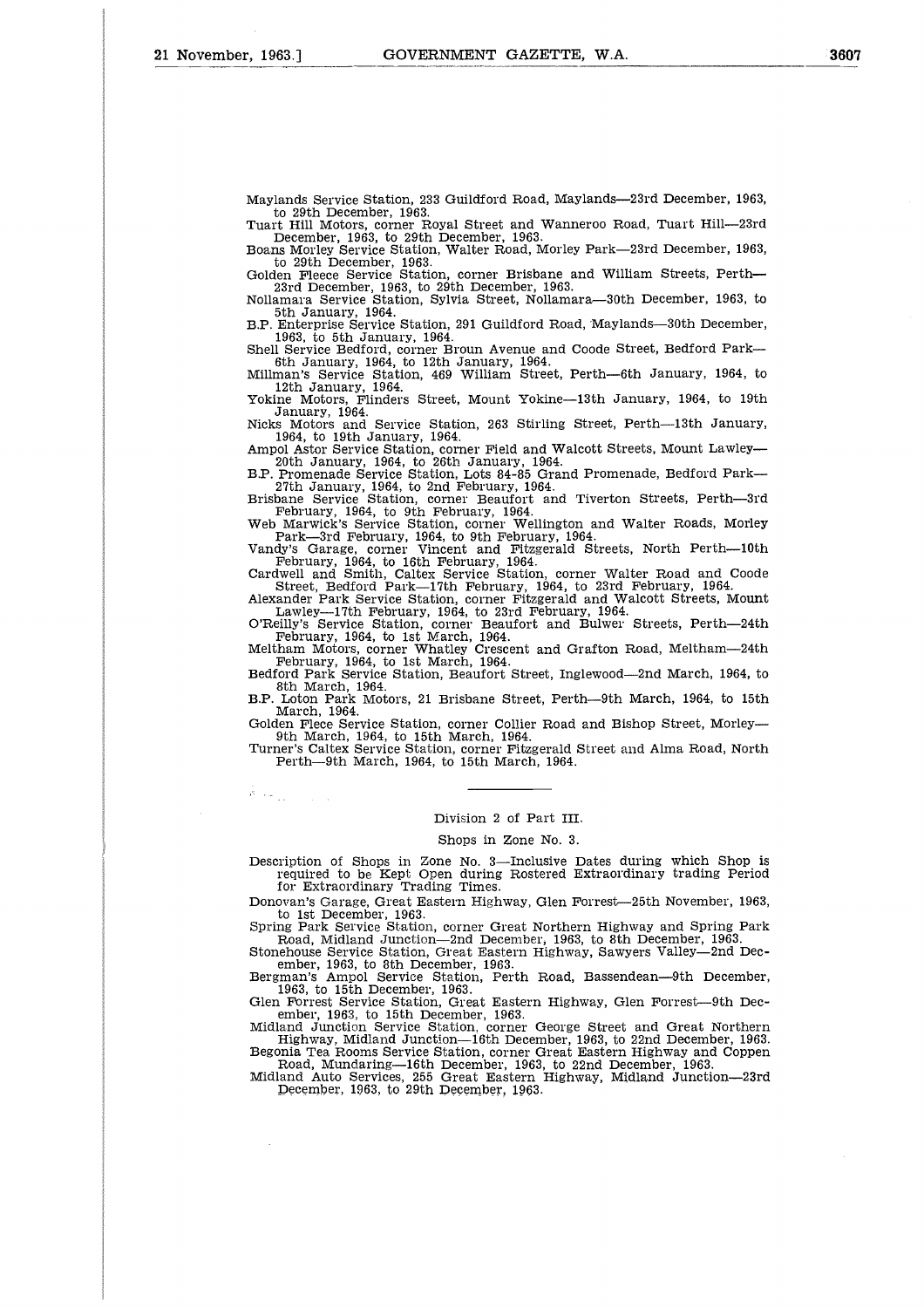Mahogany Motors, Great Eastern Highway, Mahogany Creek-23rd December,

1963, to 29th December, 1963.<br>Central Garage, corner Great Eastern Highway and Kalamunda Road, South<br>Guildford—30th December, 1963, to 5th January, 1964.<br>Ted Duncan's National Park Service Station, Great Eastern Highway, G

Forrest-30th December, 1963, to 5th January, 1964. Golden Fleece Service Station Midland, corner Morrison Street and Great Northern Highway, Midland Junction-6th January, 1964, to 12th January,

1964.

Dunnings Ampol Service Centre, Great Eastern Highway, Sawyers Valley-6th January, 1964, to 12th January, 1964. Kent's Garage, 368 Great Eastern Highway, Midland Junction-13th January,

1964, to 19th January, 1964. Stonehouse Service Station, Great Eastern Highway, Sawyers Valley-13th Jan-

uary, 1964, to 19th January, 1964. B.P. Bassendean Service Station, 244 Perth Road, Bassendean-20th January,

1964, to 26th January, 1964. Donovan's Garage, Great Eastern Highway, Glen Forrest-20th January, 1964,

to 26th January, 1964.

Hewetts Garage, Great Eastern Highway, Midland Junction-27th January,

1964, to 2nd February, 1964. Begonia Tea Rooms Service Station, corner Great Eastern Highway and Coppen Road, Mundaring-27th January, 1964, to 2nd February, 1964. Stirling Arms Service Station, James Street, Guildford-3rd February, 1964, to

9th February, 1964. Mahogany Motors, Great Eastern Highway, Mahogany Creek-3rd February,

1964, to 9th February, 1964. Mattys Garage, 74 Walter Road, Bassendean-10th February, 1964, to 16th February, 1964. Glen Forrest Service Station, Great Eastern Highway, Glen Forrest-10th Feb-

ruary, 1964, to 16th February, 1964.<br>E. J. Elliott, Ampol Service Station, Great Eastern Highway, Midland Junction<br>—17th February, 1964, to 23rd February, 1964.<br>Dunning's Ampol Service Centre, Great Eastern Highway, Sawyer

R. K. & M. E. Richardson, 59 Great Eastern Highway, Bellevue-24th February, 1964, to 1st March, 1964. Midland Motors, 350 Great Eastern Highway, Midland Junction-2nd March, 1964, to 8th March, 1964.

Stonehouse Service Station, Great Eastern Highway, Sawyers Valley-2nd March, 1964, to 8th March, 1964. Cominelli Motors, 159 Perth Road, Bassendean-9th March, 1964, to 15th

March, 1964.

Ted Duncan's National Park Service Station, Great Eastern Highway, Glen Forrest-9th March, 1964, to 15th March, 1964.

#### Division 2 of Part IV.

#### Shops in Zone No. 4.

Description of Shops in Zone No. 4—Inclusive Dates during which Shop is required to be Kept Open during Rostered Extraordinary Trading Period for Extraordinary Trading Times.

Cremorne Ampol Service Station, corner Albany Highway and Leichart Streets, East Victoria Park-25th November, 1963, to 1st December, 1963.

Sandringham Garage and Service Station, 153 Great Eastern Highway, Belmont

—25th November, 1963, to 1st December, 1963. Labouchere Road Mobile Station Como, corner Labouchere road and Preston

Street, Como-25th November, 1963, to 1st December, 1963. Strickland's Caltex Service Station, corner Great Eastern Highway and Maple Street, Rivervale-2nd December, 1963, to 8th December, 1963.

Manning Motors, corner Manning Road and Ley Street, Manning Park-2nd December, 1963, to 8th December, 1963. Golden Fleece Service Station, Albany Highway, East Victoria Park-2nd Dec-ember, 1963, to 8th December, 1963.

Colinge Ampol Service Station, Orrong Road Rivervale-9th December, 1963, to 15th December, 1963. Golden Fleece Service Station, 264 Canning Highway, Como-9th December,

1963, to 15th December, 1963.

Tricolor Service Station, corner Asquith Street and Albany Highway, Victoria Park-16th December, 1963, to 22nd December, 1963.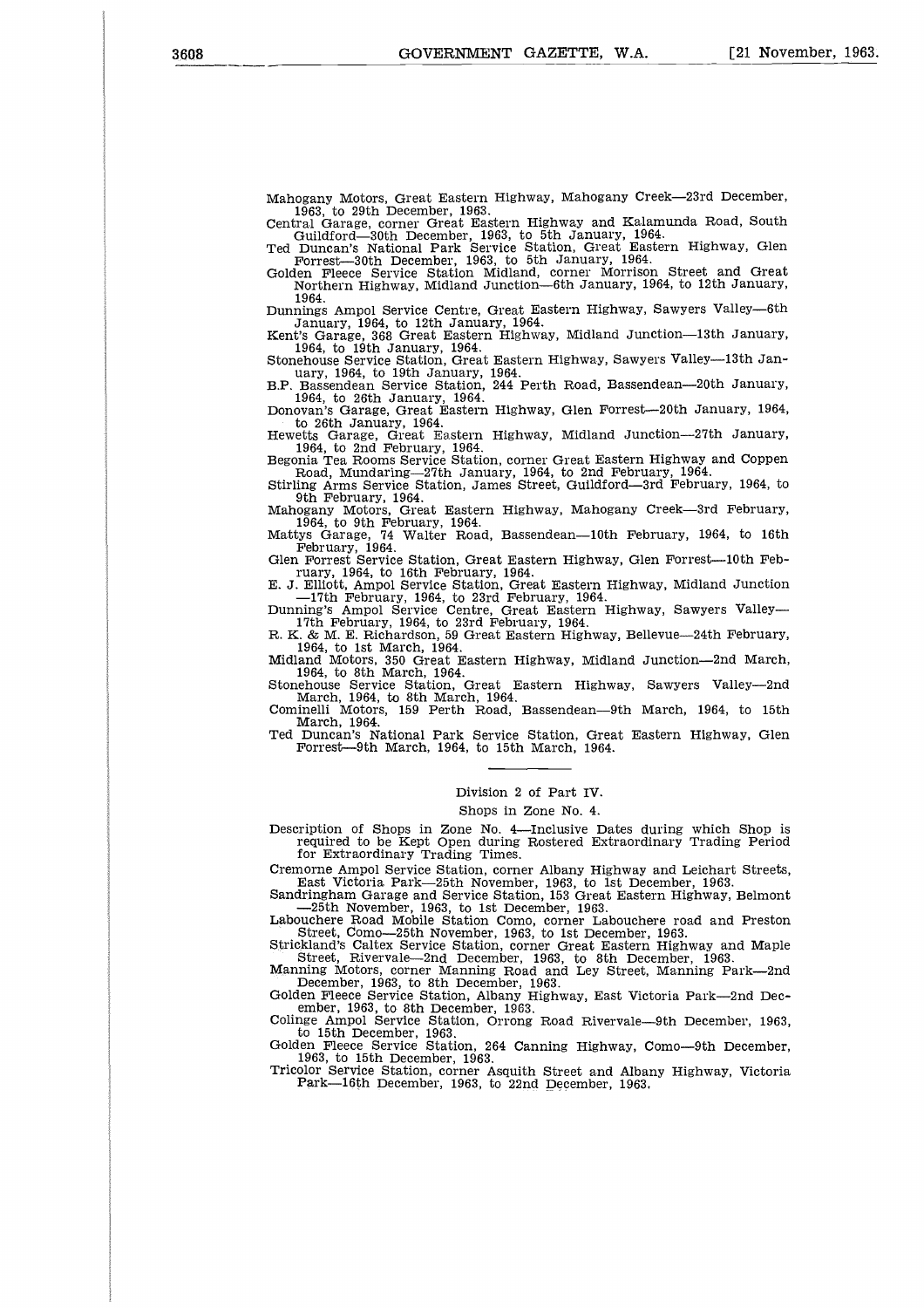Yenoh Service Station, 393 Canning Highway, Como-16th December, 1963 to 22nd December, 1963.

Shell Service Belmont, corner Hardy Road and Durban Street, Belmont--16th December, 1963, to 22nd December, 1963. B.P. Belgravia Service Station, corner Belgravia and Gabriel Streets, Clover-

dale—23rd December, 1963, to 29th December, 1963.<br>Park Mobil Service Station, corner Teddington Road and Albany Highway, Victoria Park—23rd December, 1963, to 29th December, 1963.<br>Ray's Service Centre, corner Raleigh and A

ember, 1963, to 5th January, 1964. McPherson's Ampol Service Station, corner Angelo and Anstey Streets, South Perth-30th December, 1963, to 5th January, 1964.

Frank Wilson Ampol Rivervale, Great Eastern Highway, Rivervale—6th January, 1964, to 12th January, 1964.<br>B.P. Como Service Station, 460 Canning Highway, South Como—6th January, 1964, to 12th January, 1964.<br>Houghtons Motor

—20th January, 1964, to 26th January, 1964.<br>Bill McFarlane's Auto Port, 285 Great Eastern Highway, Rivervale—27th January, 1964, to 2nd February, 1964.<br>ary, 1964, to 2nd February, 1964.<br>Archer Service Station, corner Arche

Fairway Service Station, 219 Canning Highway, South Perth-3rd February, 1964, to 9th February, 1964. Kingston & Stark, Caltex Service Station, corner Epsom Avenue and Great

Eastern Highway, Belmont-10th February, 1964, to 16th February, 1964. Shepperton Road Service Station, corner Shepperton Road and Miller Street,

Victoria Park-10th February, 1964, to 16th February, 1964. Highway Service, 465 Canning Highway, Como-10th February, 1964, to 16th

February, 1964. Rafferty's Ampol Servicentre, corner Albany Highway and Colombo Street,

Victoria Park-17th February, 1964, to 23rd February, 1964.

Cloverdale Service Station, corner Belmont Avenue and Wright Street, Clover-<br>dale—24th February, 1964, to 1st March, 1964.<br>Jack Ilich Auto Centre, 83 Canning Highway, South Perth—24th February,<br>1964, to 1st March, 1964.<br>Ca

Supa Service Garage, corner Oats and Raleigh Streets, Carlisle-9th March,

1964, to 15th March, 1964. Tom Brazier's Caltex Service Station, corner Canning Highway and Berwick Street, Victoria Park-9th March, 1964, to 15th March, 1964.

## Division 2 of Part V.

## Shops in Zone No. 5.

Description of Shops in Zone No. 5—Inclusive Dates during which Shop is required to be Kept Open during Rostered Extraordinary Trading Period for Extraordinary Trading Times.

Riverton Garage & Service Station, Barbican Street, Riverton, 25th November, 1963, to 1st December, 1963.

Six Way Service Station, Kalamunda Road, Maida Vale-25th November, 1963, to 1st December, 1963. Right Motors, Albany Highway, Maddington-2nd December, 1963, to 8th Dec-

ember, 1963.<br>Ace Drive Inn Service Station.

Ace Drive Inn Service Station, corner Albany Highway and Burton Street, Bentley-9th December, 1963, to 15th December, 1963. Oakland Service Station, South-West Highway, Byford-16th December, 1963,

to 22nd December, 1963. Cust's Service Station, 187 Seven Oaks Street, Queens Park-16th December,

1963, to 22nd December, 1963.

Beeloo Service Station, corner Manning and Braebrise Roads, South Bentley-23rd December, 1963, to 29th December, 1963.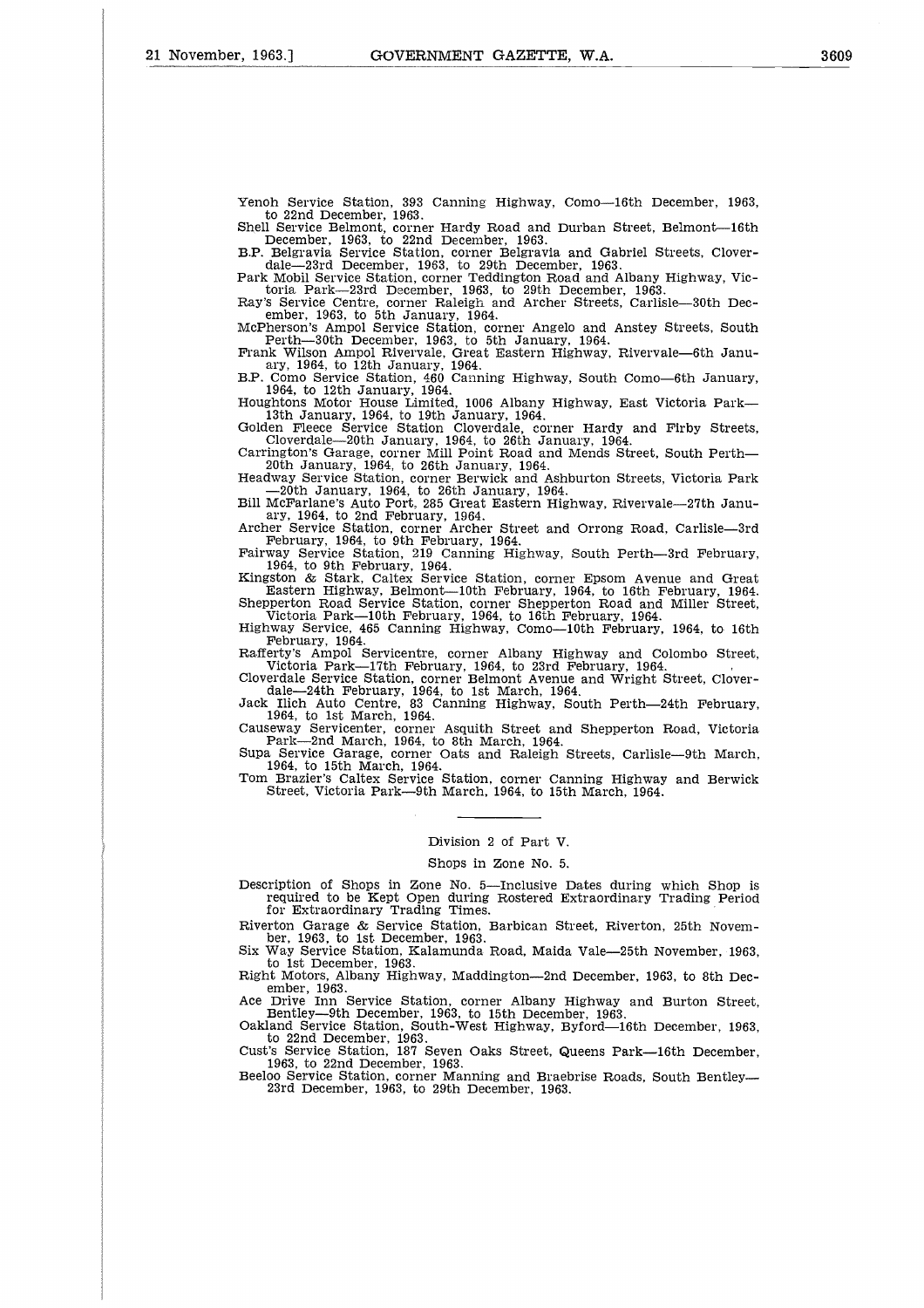Mainway Service Station, Albany Highway, Bentley Park-23rd December, 1963, to 29th December, 1963. Canning Garage, 1351 Albany Highway, Cannington-30th December, 1963, to

5th January, 1964. B. & M. Downs Ampol Service Station, Albany Highway, Gosnells-6th Janu-

ary, 1964, to 12th January, 1964. Crystal Brook Garage, Welshpool Road, Lesmurdie-13th January, 1964, to 19th January, 1964.

Stokely Mobil Service Station, 1958 Albany Highway, Maddington-20th January, 1964, to 26th January, 1964. Kiwi Service Station, 1210 Albany Highway, Bentley Park-27th January, 1964,

to 2nd February, 1964. Gosnells Service Station, Albany Highway, Gosnells-3rd February, 1964, to

9th February, 1964.

Bickley Brook Mobilgas Service Station, 1770 Albany Highway, Kenwick-10th February, 1964, to 16th February, 1964. Armadale Garage, Albany Highway, Armadale-17th February, 1964, to 23rd

February, 1964. Maddington Garage, Albany Highway, Maddington-24th February, 1964, to 1st March, 1964.

Woodcock Motors, corner Kalamunda Road and Kenneth Street, Maida Vale-2nd March, 1964, to 8th March, 1964.

Houghtons Service Station, Albany Highway, Cannington—2nd March, 1964 to 8th March, 1964. Kenwick Service Station, 9 Albany Highway, Kenwick-9th March, 1964, to

15th March, 1964.

## Division 2 of Part VI.

## Shops in Zone No. 6.

Description of Shops in Zone No. 6—Inclusive Dates during which Shop is required to be Kept Open during Rostered Extraordinary Trading Period for Extraordinary Trading Times.

Butler's Ampol Service Centre, corner Marmion and Wilkinson Streets, East Fremantle-25th November, 1963, to 1st December, 1963. Shacks Service Station, 68-70 Queen Victoria Street, Fremantle-2nd Decem-

ber, 1963, to 8th December, 1963. North Lake Service Station, corner North Lake Road and South Street, Melville

—2nd December, 1963, to 8th December, 1963.<br>Ampol Servicentre Willagee, corner High and Stock Roads, Willagee Park—<br>9th December, 1963, to 15th December, 1963.<br>Golden Fleece Service Station East Fremantle, 158 Canning High

Fremantle-16th December, 1963, to 22nd December, 1963.

Anderson's Naval Base Service Station, 443 Naval Base Road, Naval Base—16th<br>December, 1963, to 22nd December, 1963.<br>Parry Street Ampol Servicentre, corner Parry and Ellen Streets, Fremantle—<br>23rd December, 1963, to 29th De

Pleasant-23rd December, 1963, to 29th December, 1963. Sutton Motors, Kent Street, Rockingham-23rd December, 1963, to 29th Decem-ber, 1963.

Duoro Auto Port, corner Hampton and Duoro Roads, South Fremantle-30th December, 1963, to 5th January, 1964.

Palmyra Service Station, corner Canning Highway and Palin Street, Palmyra —30th December, 1963, to 5th January, 1964. Rockingham Garage, 31 Parkin Street, Rockingham-30th December, 1963, to 5th January, 1964.

Melville Heights Service Station, corner Redwood Crescent and Marmion Street, Melville-6th January, 1964, to 12th January, 1964. Triangle Garage, corner McLarty and Safety Bay Roads, Safety Bay-6th Janu-

ary, 1964, to 12th January, 1964. Eastway Service Station, 245 Canning Highway, East Fremantle-13th January,

1964, to 19th January, 1964.

Ampol Car Service Centre, corner Canning Highway and Kintail Road, Canning Bridge-13th January, 1964, to 19th January, 1964. Ten Mile Service Station, 10 Mile Rockingham Road, South Coogee--13th Janu-

ary, 1964, to 19th January, 1964. Ampol Service Station, corner Harris and Coldwells Streets, Bicton-20th January, 1964, to 26th January, 1964.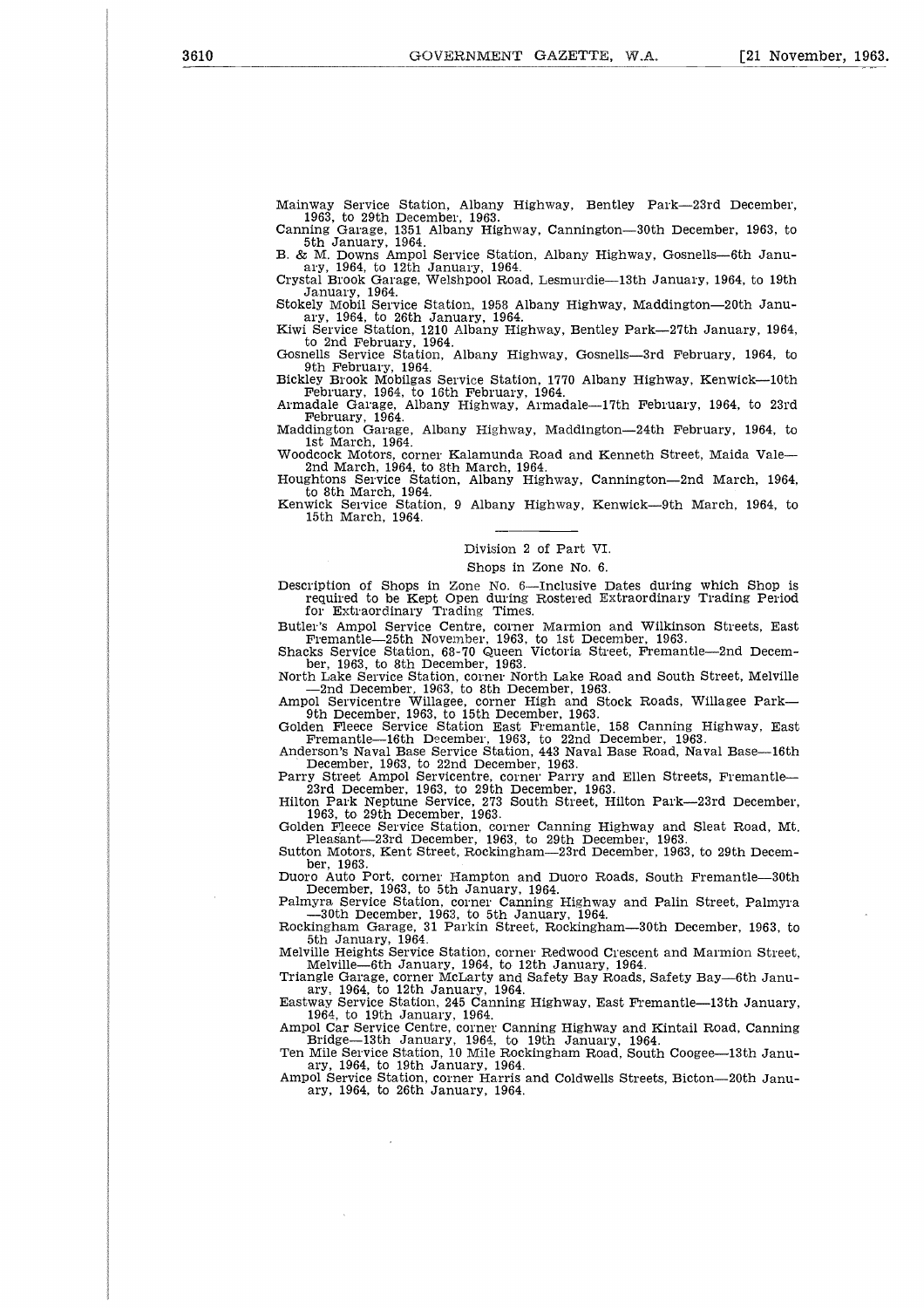South Terrace Auto Service, 65 South Terrace, Fremantle-20th January, 1964,

to 26th January, 1964. Safety Bay Garage, Safety Bay Road, Safety Bay-20th January, 1964, to 26th

January, 1964. White Gum Service Station, corner South and Edmund Streets, Beaconsfield-27th January, 1964, to 2nd February, 1964. Mellway Ampol Service Station, corner Canning Highway and North Lake

Road, Melville—27th January, 1964, to 2nd February, 1964.<br>Favourite Garage, 10 Mile, Rockingham Road, South Coogee, 27th January<br>1964, to 2nd February, 1964.<br>B.P. Westgate Service Station, Queen Victoria Street, Fremantle—

ary, 1964, to 9th February, 1964.

Kwinana Service Station, corner Rockingham and Mandurah Roads, Kwinana —3rd February, 1964, to 9th February, 1964. Newmarket Garage, corner Hampton and Rockingham Roads, South Fremantle

—10th February, 1964, to 16th February, 1964.<br>Golden Fleece Service Station Palmyra, 89-91 Petra Street, Palmyra—10th<br>February, 1964, to 16th February, 1964.<br>Rockingham Garage, 31 Parkin Street, Rockingham—10th February, 1

16th February, 1964. High Street Service Station, 124 High Street, Fremantle-17th February, 1964,

to 23rd February, 1964.<br>Canning Bridge Service Station No. 2, 911 Canning Highway, Applecross—17th<br>February, 1964, to 23rd February, 1964.<br>Andersons Naval Base Service Station, 443 Naval Base Road, Naval Base—<br>17th Februar

1st March, 1964

Spearwood Garage, Rockingham Road, Spearwood-24th February, 1964, to 1st

March, 1964. Triangle Garage, corner McLarty and Safety Bay Roads, Safety Bay-24th February, 1964, to 1st March, 1964. Coomer & Campbell, 25 Collie Street, Fremantle-2nd March, 1964, to 8th March, 1964.

Archies Caltex Service Station, corner Canning Highway and Kearns Crescent,

Applecross-2nd March, 1964, to 8th March, 1964.

Ten Mile Service Station, 10 Mile Rockingham Road, South Coogee-2nd March, 1964, to 8th March, 1964. Tip Top Service Station, 394 Canning Highway, Bicton-9th March, 1964, to 15th March, 1964.

South Beach Service Station, 312 South Terrace, South Fremantle-9th March, 1964, to 15th March, 1964.

Sutton Motors, Kent Street, Rockingham-9th March, 1964, to 15th March, 1964.

#### Division 2 of Part VII.

#### Shops in Zone No. 7.

Description of Shops in Zone No. 7—Inclusive Dates during which Shop is required to be Kept Open during Rostered Extraordinary Trading Period for Extraordinary Trading Times.

Leighton Service Station, 117 Stirling Highway, Leighton-25th November, 1963, to 1st December, 1963.

S. & M. Johnson Ampol Service Station, corner Broome Street and Stirling Highway, Nedlands-25th November, 1963, to 1st December, 1963. Cottesloe Garage, 37 Stirling Highway, Cottesloe-2nd December, 1963, to 8th

December, 1963.

North Fremantle Service Station, corner Stirling Highway and Harvest Road, North Fremantle-9th December, 1963, to 15th December, 1963. Mount Claremont Service Station, corner Asquith and Strickland Streets, Mount Claremont-9th December, 1963, to 15th December, 1963.

Ampol "Seaside" Service Station, corner Eric and Chamberlain Streets, Cottes-loe-16th December, 1963, to 22nd December, 1963.

Marita Service Station, corner Marita Road and Stirling Highway, Nedlands-

23rd December, 1963, to 29th December, 1963. Mosman Heights Ampol Service Station, corner Wellington and Manning Streets, Mosman Heights-23rd December, 1963, to 29th December, 1963.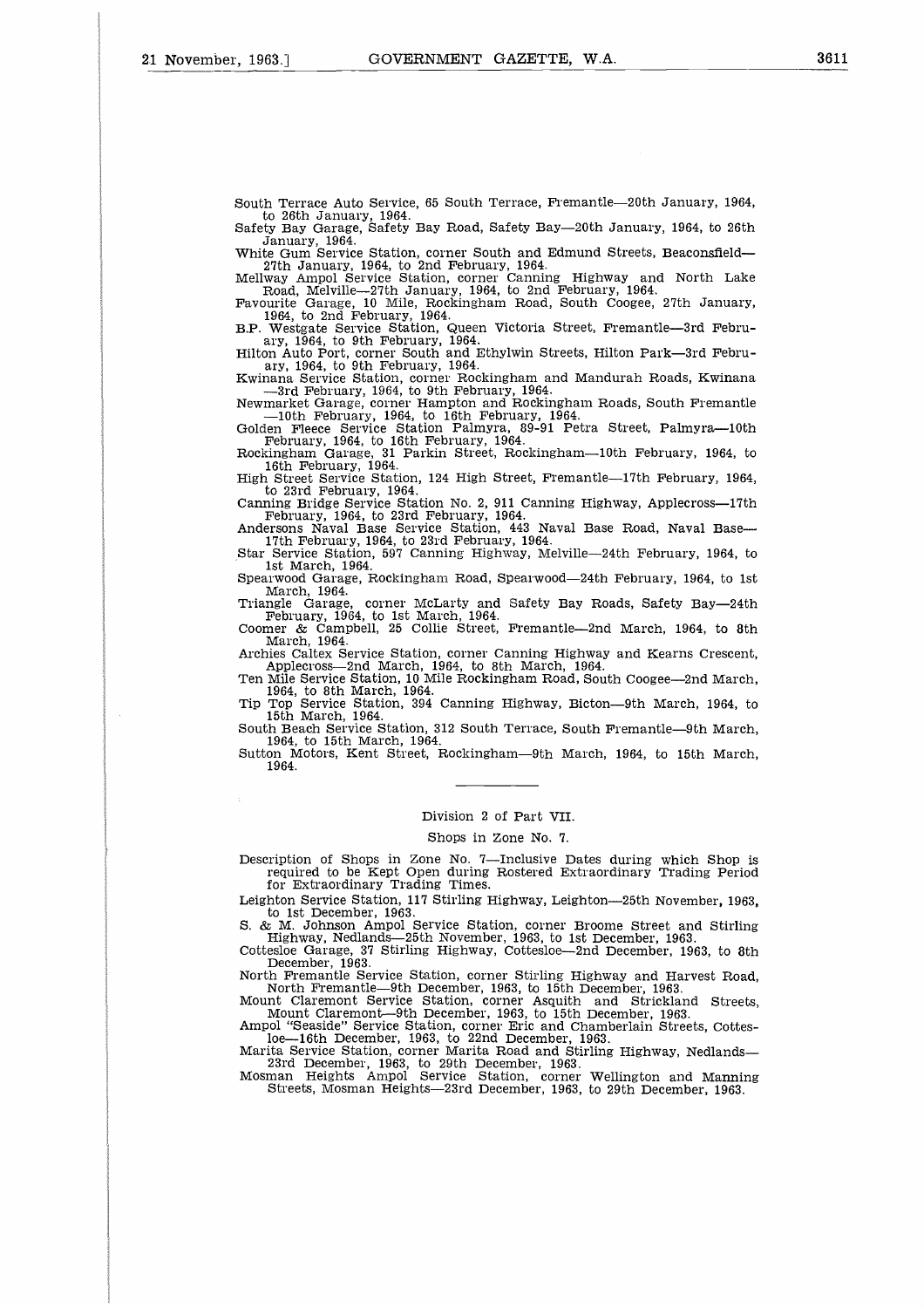Nedlands Park Motor Garage, 169 Broadway, Nedlands-30th December, 1963, to 5th January, 1964. Graylands Service Station, corner Alfred and Graylands Roads, Graylands-

30th December, 1963, to 5th January, 1964.

Mosman Park Service Station, Stirling Highway, Mosman Park-30th December, 1963, to 5th January, 1964. Trezize's Garage, 84 Stirling Highway, Mosman Park-6th January, 1964, to

12th January, 1964. Swanbourne Service Station, Railway Street, Swanbourne-13th January, 1964,

to 19th January, 1964. Golden Fleece Claremont Service Station, 323 Stirling Highway, Claremont-

20th January, 1964, to 26th January, 1964. Wal Cloutman's Ampol Service Station, corner Dalkeith and Princess Roads,

Nedlands-27th January, 1964, to 2nd February, 1964. Buckland Hill Service Station, Stirling Highway, Mosman Park-27th January,

1964, to 2nd February, 1964. Harry Lewis' Keystone Service Station, corner Gugeri and Loch Streets, Clare-mont-3rd February, 1964, to 9th February, 1964.

Gugeri Street Service Centre, 16-20 Gugeri Street, Claremont-10th February, 1964, to 16th February, 1964. Bay View Service Station, 269 Stirling Highway, Claremont-17th February,

1964, to 23rd February, 1964. B.P. Surfers Service Station, corner Marine Parade and Overton Gardens,

Cottesloe-24th February, 1964, to 1st March, 1964. Windsor Service Station, 97 Stirling Highway, Nedlands-24th February, 1964,

to 1st March, 1964. West View Service Station, 414 Stirling Highway, Cottesloe-2nd March, 1964, to 8th March, 1964.

Brown & Sons Garage, 76 Bruce Street, Nedlands-2nd March, 1964, to 8th  $March$ , 1964.

Bob Weaver's Ampol Servicentre, corner Gugeri and Stirling Road, Claremont —9th March, 1964, to 15th March, 1964.

## Division 2 of Part VIII.

Shops in Zone No. 8.

Description of Shops in Zone No. 8—Inclusive Dates during which Shop is required to be Kept Open during Rostered Extraordinary Trading Period for Extraordinary Trading Times.

Mobil Service Station, corner Wanneroo Road and Cape Street, Tuart Hill-25th November, 1963, to 1st December, 1963. Eucla Street Service Station, corner Scarborough Beach Road and Eucla Street,

Mount Hawthorn-25th November, 1963, to 1st December, 1963. Floreat Park Service Station, 438 Cambridge Street, Floreat Park-2nd Decem-

ber, 1963, to 8th December, 1963. Shell Service Scarborough, corner Scarborough Beach Road and Grand Prom-

enade, Doubleview—2nd December, 1963, to 8th December, 1963.<br>Robbie's Mobilgas Service Station, corner Loftus Street and Scarborough Beach<br>Road, Mount Hawthorn—9th December, 1963, to 15th December, 1963.<br>F. P. & J. V. Buck

Subiaco-9th December, 1963, to 15th December, 1963. B.P. King Edward Service Station, 144 Railway Road, Subiaco-16th December,

1963, to 22nd December, 1963. Bert Jolly's Caltex Service Station, Scarborough Beach Road, Scarborough-16th December, 1963, to 22nd December, 1963. A. Nasso & Sons, 371 Charles Street, North Perth-16th December, 1963, to

22nd December, 1963. Frank Cook's Caltex Service Station, corner Grantham and Pangbourne Streets,

Wembley-23rd December, 1963, to 29th December, 1963. Mount Hawthorn Service Station, corner Scarborough Beach Road and Mat-lock Street, Mount Hawthorn-23rd December, 1963, to 29th December, 1963.

Pritchard's Holden Service, 29 Scarborough Beach Road, North Perth-30th December, 1963, to 5th January, 1964.

Martino's Ampol Service Station, Scarborough Beach Road, Doubleview-30th

December, 1963, to 5th January, 1964.<br>B.P. Main Street Service Station, corner Main and Royal Streets, Osborne<br>Park—6th January, 1964, to 12th January, 1964.<br>St. John Motors, corner Cambridge and McCourt Streets, West Leed

6th January, 1964, to 12th January, 1964.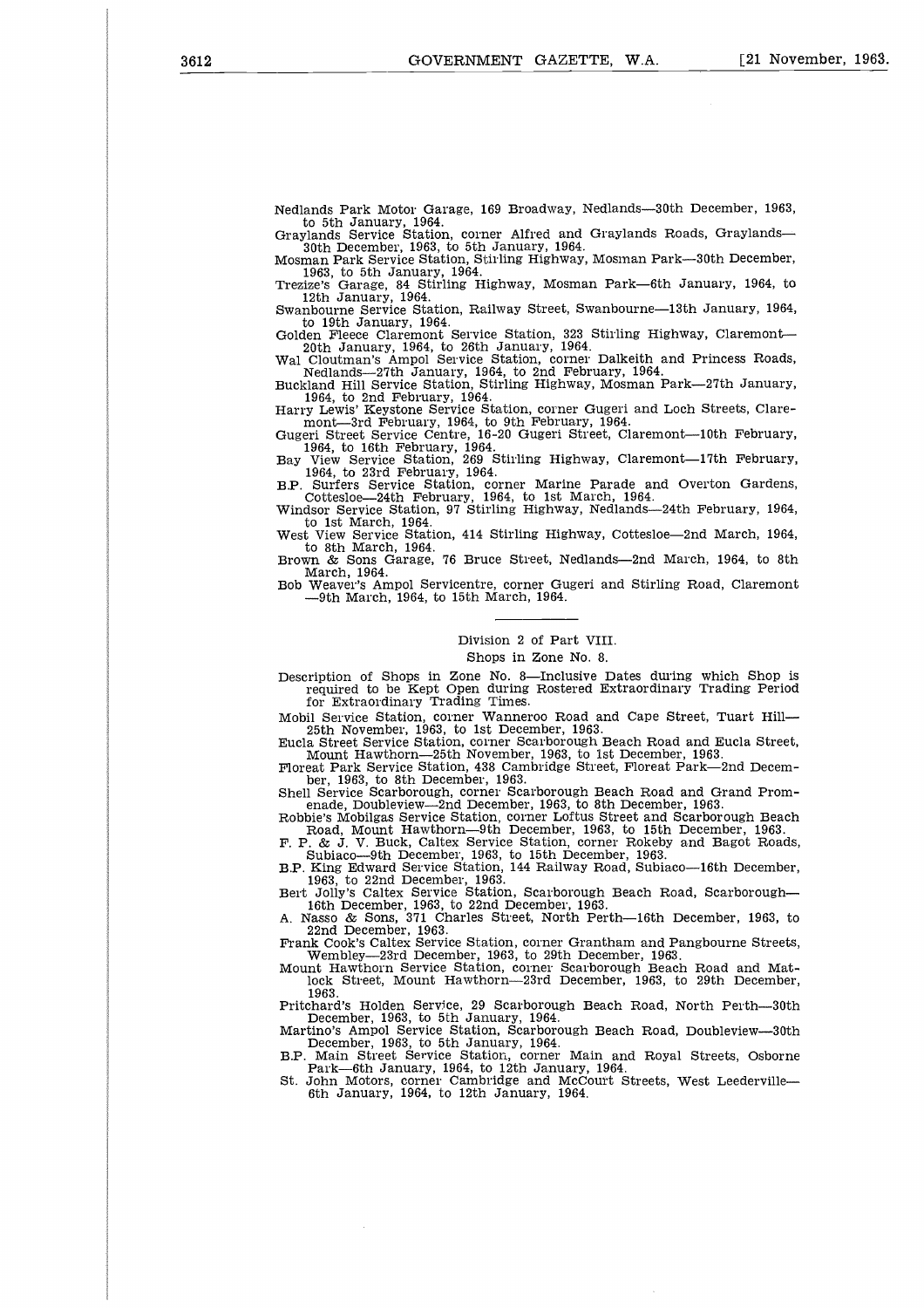Onslow Service Station, 243 Onslow Road, Shenton Park-6th January, 1964, to 12th January, 1964. Herdsman Auto Port, corner Keane and Grantham Streets, Floreat Park-13th

January, 1964, to 19th January, 1964. Golden Fleece Service Station, corner Scarborough Beach Road and Birrell

Street, Mount Hawthorn-13th January, 1964, to 19th January, 1964. Bill Barton's Mobil Service, corner Wanneroo Road and Shakespeare Avenue,

Tuart Hill-20th January, 1964, to 26th January, 1964. Leederville Ampol Service Station, Newcastle Street, Leederville-20th January,

1964, to 26th January, 1964. North Perth Service Station, corner Charles and Hobart Streets, North Perth

— 27th January, 1964, to 2nd February, 1964. Bill Barnes Caltex Service Station, 351 Cambridge Street, Wembley-27th January, 1964, to 2nd February, 1964.

B.P. Doric Service Station, corner Doric and Cornelian Streets, Doubleview-3rd February, 1964, to 9th February, 1964. Victory Garage, Wanneroo Road, Tuart Hill-3rd February, 1964, to 9th Feb-

ruary, 1964. Don Hall's Auto Service, 303 Rokeby Road, Subiaco-10th February, 1964, to

16th February, 1964.

North Innaloo Service Station, corner Barnes and Morris Roads, North Innaloo — 10th February, 1964, to 16th February, 1964. Karamag Mobil Service, corner Main and McDonald Streets, Osborne Park-

17th February, 1964, to 23rd February, 1964. Bob Kestel's Ampol Service Station, 326 Cambridge Street, Wembley-17th Feb-

ruary, 1964, to 23rd February, 1964. Innaloo Mobil Service, Scarborough Beach Road, Innaloo-24th February, 1964,

to 1st March, 1964.

Des Thomas Mobil Service Station, corner Charles and Bourke Streets, North Perth-2nd March, 1964, to 8th March, 1964.

West Leederville Service Station, corner Railway Parade and Northwood Street<br>West Leederville—2nd March, 1964, to 8th March, 1964.

Maurie Oliver's Caltex Service Station, corner Scarborough Beach Road and Alice Street, Doubleview-9th March, 1964, to 15th March, 1964.

## Division 2 of Part IX.

## Shops in Zone No. 9.

Description of Shops in Zone No. 9—Inclusive Dates during which Shop is required to be Kept Open during Rostered Extraordinary Trading Period for Extraordinary Trading Times.

Golden Fleece Service Station, 12-18 Peel Terrace, Northam-25th November, 1963, to 1st December, 1963. Travers Saleyard Service Station, York Road, Northam-2nd December, 1963,

to 8th December, 1963.<br>John Luscombe Motors, corner Fitzgerald Street and Peel Terrace, Northam—<br>9th December, 1963. to 15th December, 1963.<br>Northam Service Station, corner Great Eastern Highway and Robinson Street,<br>Northa

Badgers Motors Pty. Ltd., 306 Fitzgerald Street, Northam-23rd December, 1963,

to 29th December, 1963. Avon Vale Service Station, corner Forrest and Stirling Streets, Northam-30th

December, 1963, to 5th January, 1964. Withnells Garage, Fitzgerald Street, Northam-6th January, 1964, to 12th Janu-

ary, 1964. Caltex Service Station, corner Fitzgerald Street and Glebe Terrace, Northam-

13th January, 1964, to 19th January, 1964.<br>Muir's Service Station, corner York Road and Chidlow Street, Northam—20th<br>January, 1964, to 26th January, 1964.<br>Central District Motors, corner Fitzgerald and Gordon Streets, Nort

January, 1964, to 2nd February, 1964.

Ampol Service Station, Peel Terrace, Northam—3rd February, 1964, to 9th<br>February, 1964.<br>Page Motors, Grey Street, Northam—10th February, 1964, to 16th February,

1964.

Northam Machinery Pty. Ltd., corner Fitzgerald Street and Peel Terrace, Northam-17th February, 1964, to 23rd February, 1964. Friends Garage, Grey Street, Northam-24th February, 1964, to 1st March,

1964.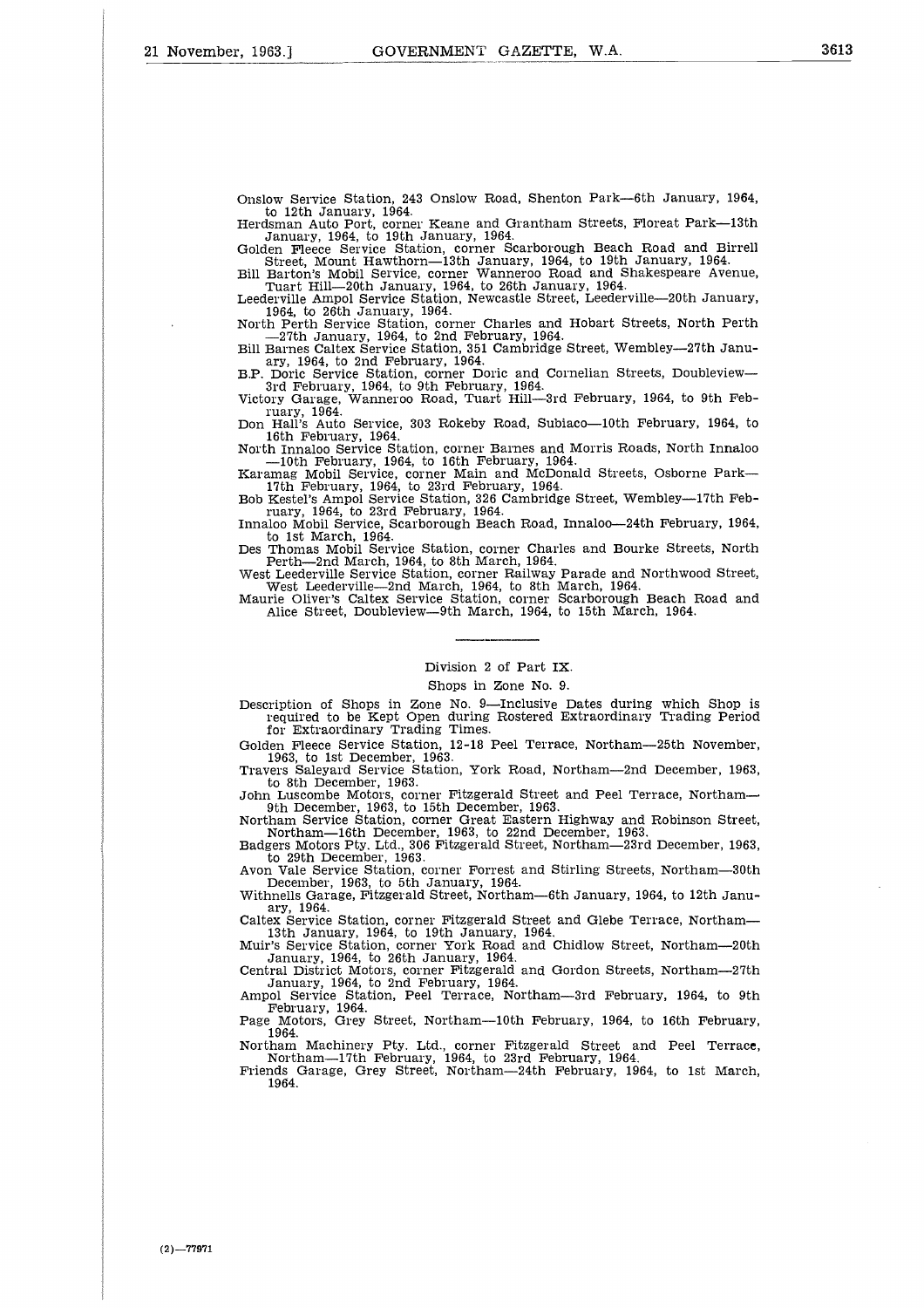Golden Fleece Service Station, 12-18 Peel Terrace, Northam--2nd March, 1964, to 8th March, 1964. Travers Saleyard Service Station, York Road, Northam-9th March, 1964, to

15th March, 1964.

## Division 2 of Part X.

Shops in Zone No. 10.

Description of Shops in Zone No. 10—Inclusive Dates during which Shop is required to be Kept Open during Rostered Extraordinary Trading Period for Extraordinary Trading Times.

Picton Service Station, Picton Junction-25th November, 1963, to 1st Decem-

ber, 1963. Austral Service Station, 121 Stirling Street, Bunbury-2nd December, 1963, to 8th December, 1963.

Sam's Service Station, Spencer Street, Bunbury-9th December, 1963, to 15th

December, 1963. Winterbottom Motor Company Limited, Spencer Street, Bunbury-16th December, 1963, to 22nd December, 1963. Stirling Ampol Service Station, corner Stirling and Charles Streets, Bunbury-

16th December, 1963, to 22nd December, 1963. Flanagan Motors, 56 Spencer Street, Bunbury-23rd December, 1963, to 29th

December, 1963. Brian Cook's Caltex Service Station, 132 Forrest Avenue, Bunbury-23rd Dec-

ember, 1963, to 29th December, 1963. Theatre Service Station, corner Clark and Spencer Streets, Bunbury-30th December, 1963, to 5th January, 1964. Webbers Service Station, 65 Victoria Street, Bunbury-30th December, 1963,

to 5th January, 1964.

Bunbury Service Station, corner Spencer Street and Ramsay Road, Bunbury-6th January, 1964, to 12th January, 1964. Riverside Service Station, Austral Parade, Bunbury-6th January, 1964, to 12th January, 1964.

Paul's Service Station, 32 Spencer Street, Bunbury-13th January, 1964, to

19th January, 1964. Henderson Autos, Vasse Road, Bunbury-13th January, 1964, to 19th January,

1964. Dorsett Motor Holdings Pty. Ltd., 24 Stephen Street, Bunbury-20th January,

1964, to 26th January, 1964.

Federal Service Station, corner Forrest Avenue and Spencer Street, Bunbury—20th January, 1964, to 26th January, 1964<br>Eastman Motor Company, corner Spencer and Stirling Streets, Bunbury—27th<br>Eastman Motor Company, 1964.<br>Jan

Whites Ampol Service Station, corner Strickland Street and Forrest Avenue, Bunbury-3rd February, 1964, to 9th February, 1964. Peter John Motors, 31 Wellington Street, Bunbury-3rd February, 1964, to 9th

February, 1964. Carey Park Service Station, Frankel Street, Carey Park-10th February, 1964,

to 16th February, 1964.

D. K. (Keith) Griffin, 14 Princep Street, Bunbury-17th February, 1964, to 23rd February, 1964. Bowlaway Auto Port, Forrest Avenue, Bunbury-24th February, 1964, to 1st March, 1964.

McKenzie Motors, Arthur Street, Bunbury-2nd March, 1964, to 8th March, 1964.

Picton Service Station, Picton Junction-9th March, 1964, to 15th March, 1964.

#### Division 2 of Part XI.

### Shops in Zone No. 11.

Description of Shops in Zone No. 11—Inclusive Dates during which Shop is required to be Kept Open during Rostered Extraordinary Trading Period for Extraordinary Trading Times.

Kalgoorlie Motel Service Station, corner Hannan and Throssell Streets, Kalgoorlie-25th November, 1963, to 1st December, 1963.

Boulder Service Station, corner Lane and Moran Streets, Boulder-2nd December, 1963, to 8th December, 1963.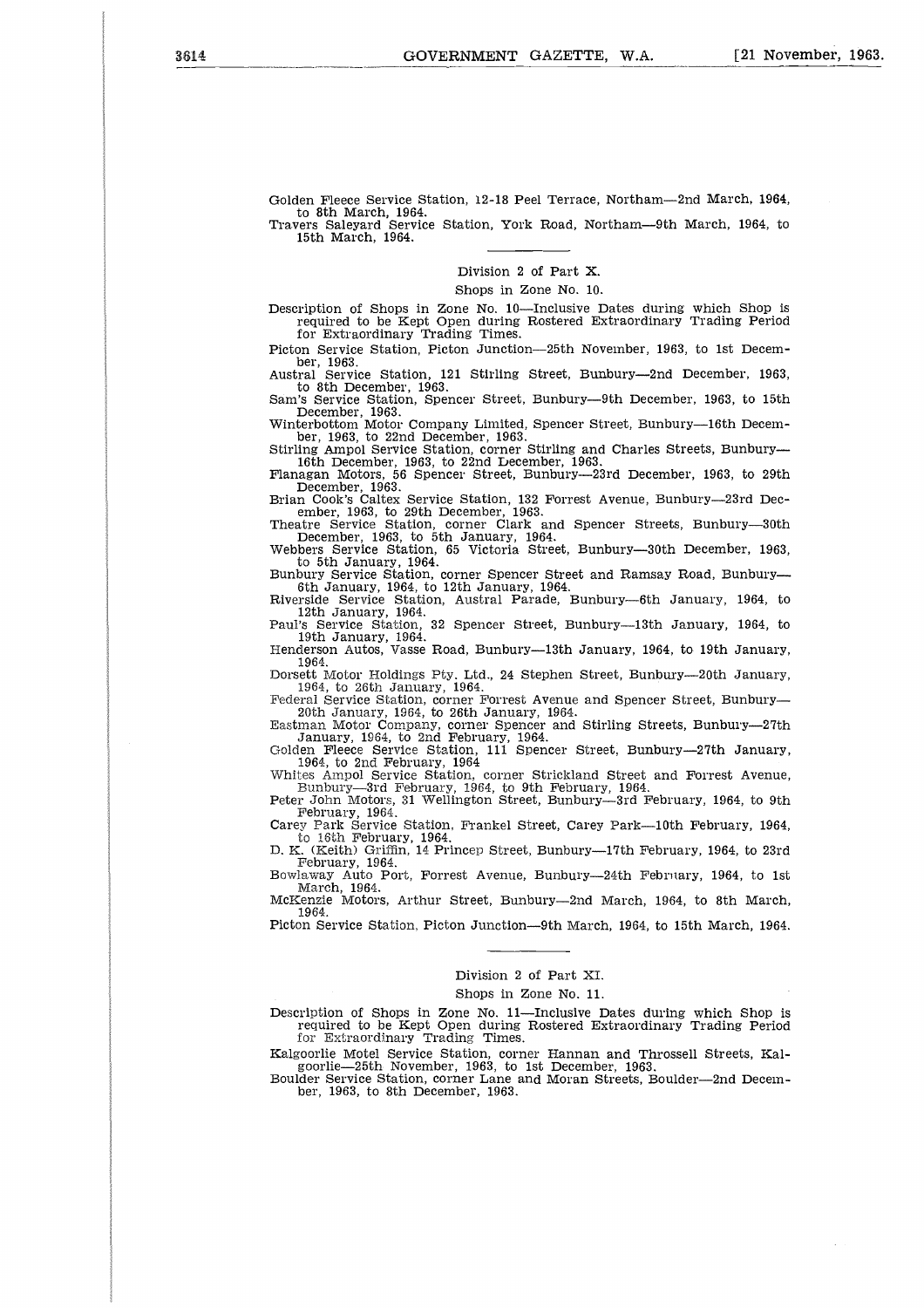Green's Goldfields Service Station, 26 Boulder Road, Kalgoorlie-9th December, 1963, to 15th December, 1963. Westland Autos Pty. Ltd., 22 Cassidy Street, Kalgoorlie-16th December, 1963,

to 22nd December, 1963.<br>
Tower Service Station, corner Maritana and Bourke Streets, Kalgoorlie—23rd<br>
December, 1963, to 29th December, 1963.<br>
Golden Gate Service Station, 438-442 Hannan Street, Kalgoorlie—30th December, 19

January, 1964.

Julians Garage, 70 Piesse Street, Boulder-20th January, 1964, to 26th January, 1964.

Superior Autos & Engineers Pty. Ltd., 29-31 Boulder Road, Kalgoorlie-27th January, 1964, to 2nd February, 1964. Pascoes Service Station, 12 Cassidy Street, Kalgoorlie, 3rd February, 1964, to

9th February, 1964. Marshall Motors, 283 Hannan Street, Kalgoorlie-10th February, 1964, to 16th

February, 1964. Kalgoorlie Autos Services, corner Federal and Wilson Streets, Kalgoorlie-17th February, 1964, to 23rd February, 1964. Central Service Station, 55 Brookman Street, Kalgoorlie-24th February, 1964,

to 1st March, 1964.

Laffer Motors, 35 Boulder Road, Kalgoorlie-2nd March, 1964, to 8th March, 1964. Prossers Service Station, 20 Moran Street, Boulder-9th March, 1964, to 15th

March, 1964.

## Division 2 of Part XII.

Shops in Zone No. 12.

Description of Shops in Zone No. 12—Inclusive Dates during which Shop is required to be Kept Open during Rostered Extraordinary Trading Period for Extraordinary Trading Times.

Layton Service Station, 22 Harvey Street, Collie-25th November, 1963 to 1st December, 1963.

Coronation Service Station, Ihrossell Street, Collie-2nd December, 1963, to 8th December, 1963.

R. & L. Butcher, Atkinson Street, Collie--9th December, 1963, to 15th December, 1963.

Collie Motor Supplies, Forrest Street, Collie-16th December, 1963, to 22nd December, 1963.

Station Motors Pty. Ltd., 102 Throssell Street, Collie-23rd December, 1963, to 29th December, 1963.

Geldert & Son, 55 Forrest Street, Collie-30th December, 1963, to 5th January, 1964.

Steere In Service Station, Steere 'Street, Collie-6th January, 1964, to 12th January, 1964.

Amaroo Service Station, corner Atkinson and Jones Streets, Collie-13th January, 1964, to 19th January, 1964.

Nite Owl Caltex Service Station, Throssell Street, Collie-20th January, 1964, to 26th January, 1964.

Layton Service Station, 22 Harvey Street, Collie-27th January, 1964, to 2nd February, 1964.

Coronation Service Centre, Throssell Street, Collie-3rd February, 1964, to 9th February, 1964.

R. & L. Butcher, Atkinson Street, Collie-10th February, 1964, to 16th February,  $1964.$ 

Station Motors Pty. Ltd., 102 Throssell Street, Collie-17th February, 1964, to 23rd February. 1964.

Collie Motor Supplies, Forrest Street, Collie-24th February, 1964, to 1st March, 1964.

Geldert & Son, 55 Forrest Street, Collie-2nd March, 1964, to 8th March, 1964. Steere In Service Station, 22 Harvey Street, Collie-9th March, 1964, to 15th March, 1964.